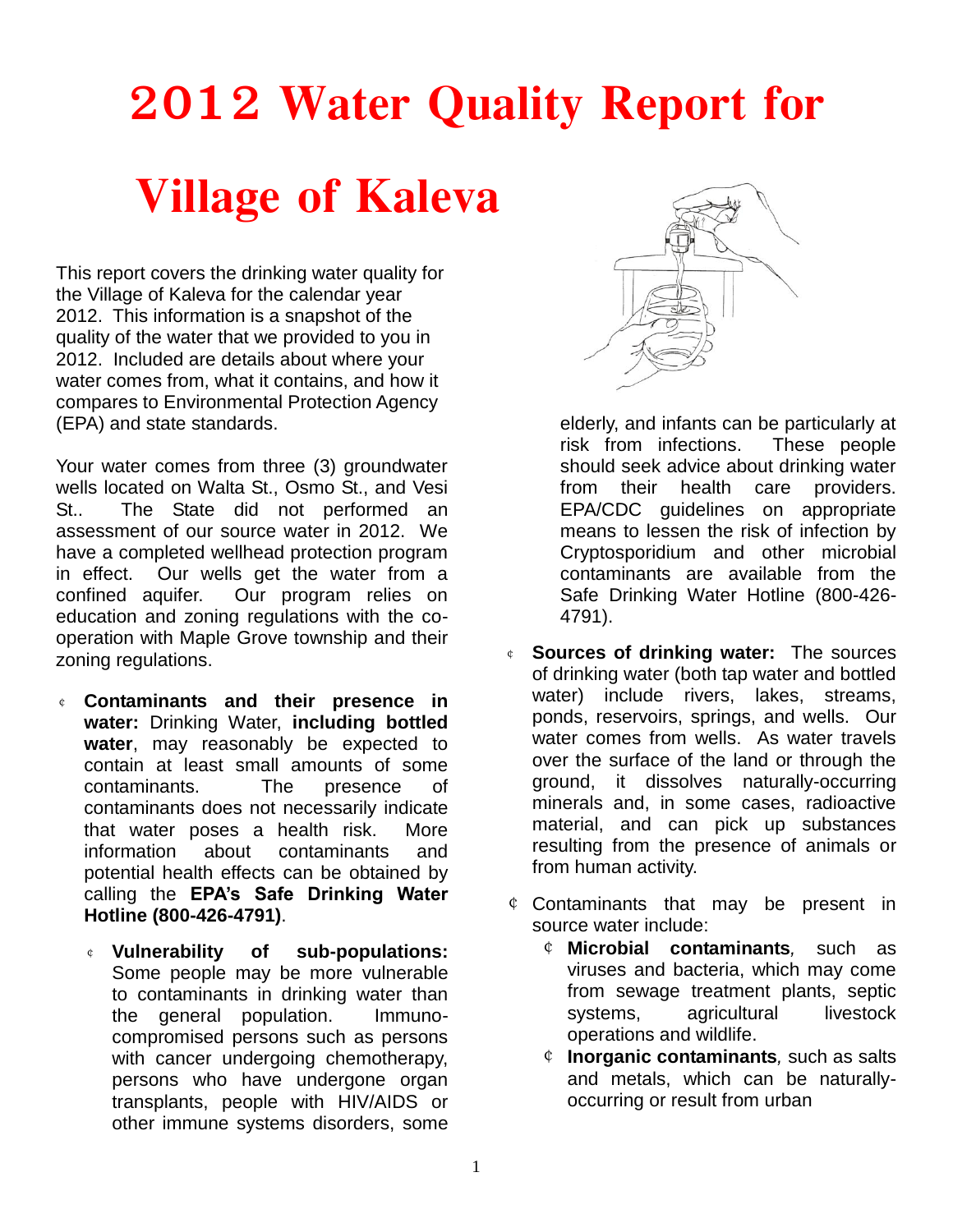- ¢ stormwater runoff, industrial or domestic wastewater discharges, oil and gas production, mining or farming.
	- ¢ **Pesticides and herbicides***,* which may come from a variety of sources such as agriculture and residential uses.
	- ¢ **Radioactive contaminants***,* which can be naturally occurring or be the result of oil and gas production and mining activities.
	- ¢ **Organic chemical contaminants***,*  including synthetic and volatile organic chemicals, which are by-products of industrial processes and petroleum production, and can also come from gas stations, urban stormwater runoff, and septic systems.

In order to ensure that tap water is safe to drink, EPA prescribes regulations that limit the amount of certain contaminants in water provided by public water systems Food and Drug Administration regulations establish limits for contaminants in bottled water which provide the same protection for public health.



## Water Quality Data

The table below lists all the drinking water contaminants that we detected during the 2012 calendar year. The presence of these contaminants in the water does not necessarily indicate that the water poses a health risk. Unless otherwise noted, the data presented in this table is from testing done January 1 – December 31, 2012. The State allows us to monitor for certain contaminants less than once per year because the concentrations of these contaminants are not expected to vary significantly from year to year. All of the data is representative of the water quality, but some are more than one year old.

Terms and abbreviations used below:

- 1. Maximum Contaminant Level Goal (MCLG): The level of a contaminant in drinking water below which there is no known or expected risk to health. MCLGs allow for a margin of safety.
- 2. Maximum Contaminant Level (MCL): The highest level of a contaminant that is allowed in drinking water. MCLs are set as close to the MCLGs as feasible using the best available treatment technology.
- 3. Maximum Residual Disinfectant Level (MRDL): The highest level of a disinfectant allowed in drinking water. There is convincing evidence that addition of a disinfectant is necessary for control of microbial contaminants.
- 4. Maximum Residual Disinfectant Level Goal (MRDLG): The level of a drinking water disinfectant below which there is no known or expected risk to health. MRDLGs do not reflect the benefits of the use of disinfectants to control microbial contaminants.
- 5. N/A: Not applicable ND: not detectable at testing limit ppb: parts per billion or micrograms per liter ppm: parts per million or milligrams per liter pCi/l: picocuries per liter (a measure of radioactivity).
- 6. Action Level: The concentration of a contaminant which, if exceeded, triggers treatment or other requirements that a water system must follow.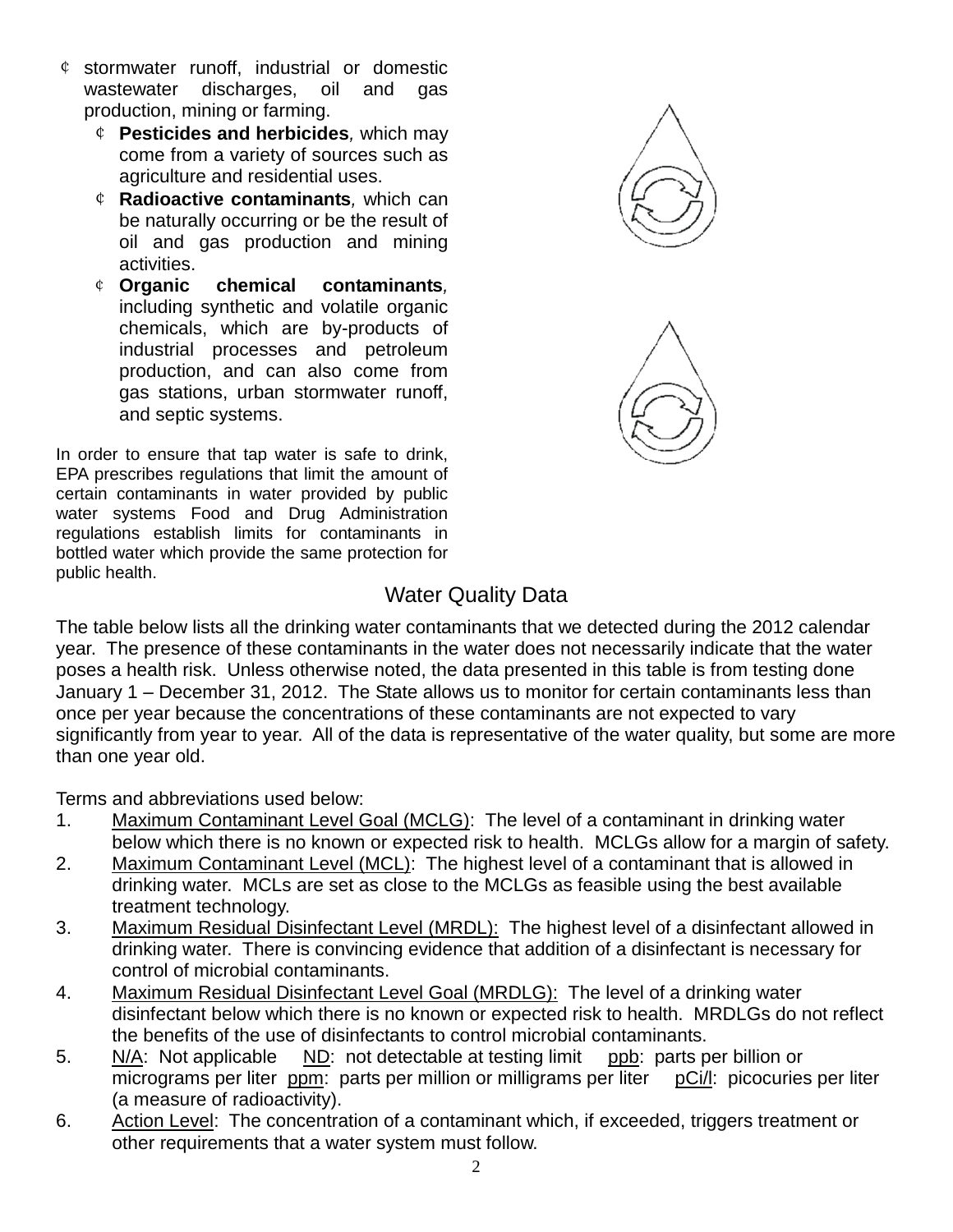### **Samples Collected at the Wellhouse:**

| <b>Regulated</b><br><b>Chemical</b><br><b>Contaminants</b>         | <b>MCL</b>                         | <b>MCLG</b>        | <b>Our Water</b>        | Sample Date                          | Violation<br>Yes / No | <b>Typical Source of Contaminants</b>                                                                                      |
|--------------------------------------------------------------------|------------------------------------|--------------------|-------------------------|--------------------------------------|-----------------------|----------------------------------------------------------------------------------------------------------------------------|
| Arsenic $(ppb)^T$                                                  | 10                                 | 0                  | nd                      | 5/7/09                               | no                    | Erosion of natural deposits                                                                                                |
| Barium (ppm)<br>Chromium (ppb)<br>Fluoride (ppm)<br>Mercury (mg/L) | $\mathfrak{p}$<br>100<br>4<br>.002 | 2<br>100<br>4<br>0 | 0.05<br>nd<br>0.2<br>nd | 5/7/09<br>5/7/09<br>3/7/11<br>5/7/09 | no<br>no<br>no<br>no  | Discharge of drilling wastes; Erosion of<br>natural deposits<br>Erosion of natural deposits<br>Erosion of natural deposits |

 $1$  These arsenic values are effective January 23, 2006. Until then, the MCL is 50 ppb and there is no MCLG.

| <b>Radioactive</b><br><b>Contaminants</b> | <b>MCL</b> | <b>MCLG</b> | <b>Our Water</b> | Sample Date | Violation<br>Yes / No | <b>Typical Source of Contaminants</b> |
|-------------------------------------------|------------|-------------|------------------|-------------|-----------------------|---------------------------------------|
| Alpha Emitters<br>(pCi/L)                 | 15         |             | .22              | 12/23/03    | no                    | Erosion of natural deposits           |
| Combined radium<br>226 / 228 (pCi/L)      | 5          |             | .6               | 11/14/03    | no                    | Erosion of natural deposits           |

| Unregulated<br>Chemical Contaminants <sup>2</sup> | <b>Our Water</b> | Sample Date | Violation<br>Yes / No | <b>Typical Source of Contaminants</b> |
|---------------------------------------------------|------------------|-------------|-----------------------|---------------------------------------|
| Sodium (ppm)                                      | 19               | 3/11/11     | N/A                   | Erosion of natural deposits           |
| Sulfate (ppm)                                     | <5               | 3/14/11     | N/A                   | Erosion of natural deposits           |

<sup>2</sup> Unregulated contaminants are those for which EPA has not established drinking water standards. Monitoring helps EPA to determine where certain contaminants occur and whether it needs to regulate those contaminants.

#### **Samples Collected in the Distribution System:**

| <b>Contaminants</b><br>Subject to an<br><b>Action Level</b> | <b>Action Level, MCL,</b><br>or MRDL | <b>Our Water</b> | Sample Date | Number of<br>Samples<br>Above AL | <b>Typical Source of</b><br>Contaminants                                                                        |
|-------------------------------------------------------------|--------------------------------------|------------------|-------------|----------------------------------|-----------------------------------------------------------------------------------------------------------------|
| Lead (ppb) $3$                                              | $AL = 15$                            | 0.0071           | 8/16/12     | none                             | Corrosion of household<br>plumbing systems; Erosion of<br>natural deposits                                      |
| Copper (ppm) $3$                                            | $AL = 1.3$                           | 0.80             | 8/17/12     | none                             | Corrosion of household<br>plumbing systems; Erosion of<br>natural deposits; Leaching<br>from wood preservatives |
| Total<br>Trihalomethanes<br>(ppb)                           | $MCL = 80$                           | 0.0011           | 9/17/12     | none                             | Disinfection byproduct                                                                                          |
| Haloacetic Acids<br>(ppb)                                   | $MCL = 60$                           | <b>ND</b>        | 9/14/12     | none                             | Disinfection byproducts                                                                                         |
| Free (or Total)<br><b>Chlorine Residual</b><br>$(ppm)^4$    | $MRDL = 4.0$<br>$MRDLG = 4$          | 1.28             | Monthly     | N/A                              | Disinfectant added to control<br>microbes                                                                       |

<sup>3</sup>90 percent of the samples collected were at or below the level reported for our water.